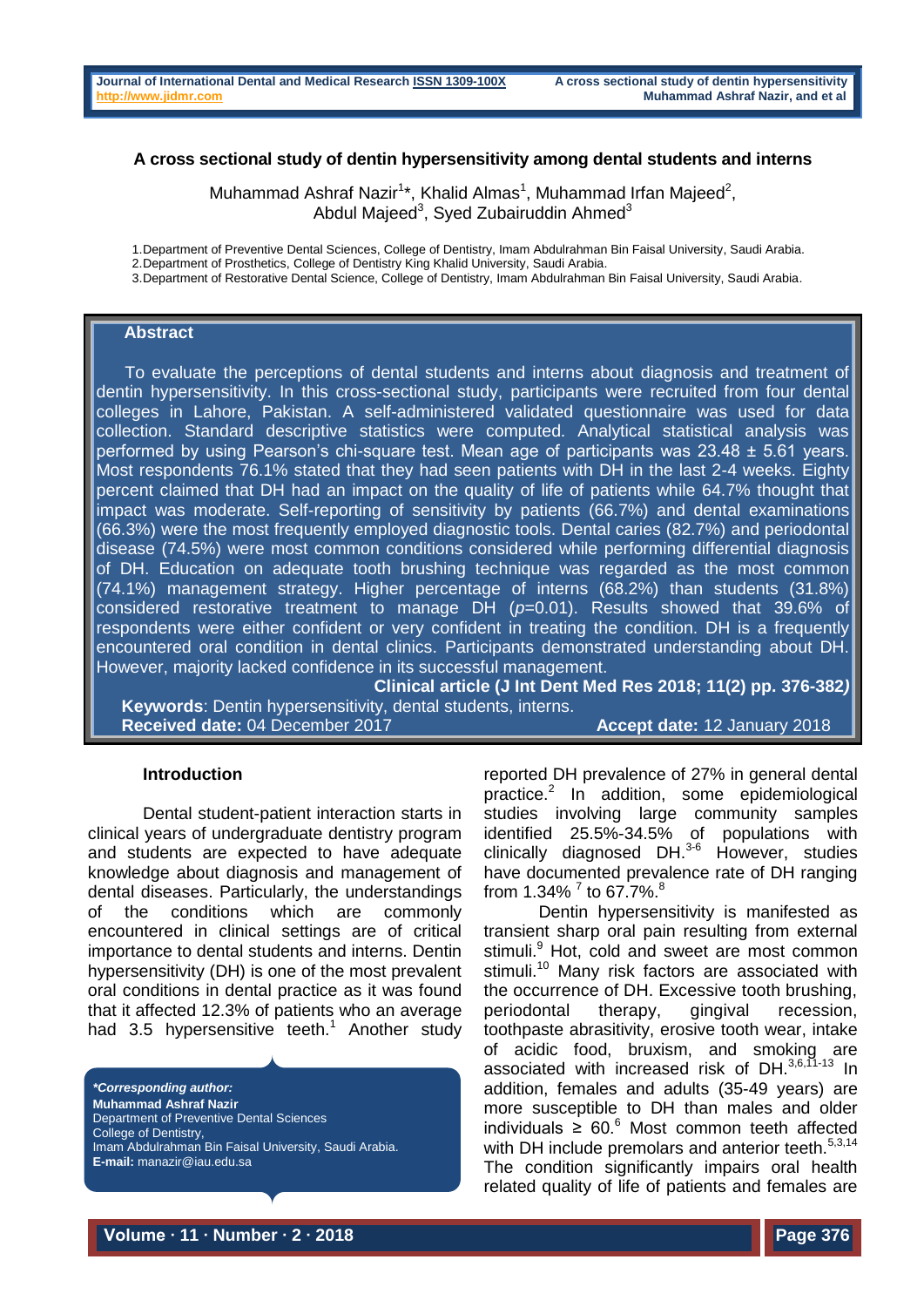more affected than male patients.<sup>[15](#page-5-11)</sup> The treatment of DH depends upon proper diagnosis and identification of risk factors.<sup>[16,](#page-5-12)[17](#page-5-13)</sup> However. management strategies may require educating patients to improve oral health behaviours, using medication at-home, and providing chairside dental treatment.<sup>[16](#page-5-12)</sup>

In questionnaire based studies, dentists reported their understanding of DH including its predisposing factors, diagnosis and treatment strategies.<sup>[18-22](#page-5-14)</sup> In Nigeria, dentists correctly indicated hydrodynamic theory as the most common theory and cold as the commonest stimulus of DH.<sup>[18](#page-5-14)</sup> The majority of practitioners identified combination of treatment options that included the use of medications in dental office (desensitizing agents, F varnishes, dentin bonding agents, glass ionomer cements) and athome (F toothpastes and gels) in U.K  $19$  Dutch practicing dentists claimed that use of home care products was the most frequent therapeutic management of DH.<sup>[20](#page-6-1)</sup> Gingival recession, erosion and abrasion were reported as the most common predisposing factors for DH by Australian dentists.<sup>[21,](#page-6-2)[22](#page-6-3)</sup>

Many studies have investigated knowledge of general practitioners about DH; however, there is scarcity of data pertaining to the understanding of this common oral condition among students and interns. It is, therefore, critical to know if these subjects have the knowledge of DH that is abreast with current scientific literature. In addition, the information obtained from the comparison of perceptions of students and interns and evaluation of perspectives of male and female participants can be used to make informed decisions by dental academics and clinicians. For these reasons, we conducted a study to evaluate perceptions of dental students and interns about diagnosis and treatment of DH. Students' perspectives were compared with interns and male versus female participants.

# **Materials and methods**

This cross-sectional survey study was carried out at four dental colleges in Lahore, Pakistan. The administrators provided approval for data collection in their respective dental institutions. They exempted the study from ethical approval due to the anonymity of participants' responses. The study sample

consisted of dental students in clinical years (third and fourth year) and interns.

The study participants were informed about the purpose and objectives of the study. They were also provided information about their voluntary participation, right to refusal, and anonymity of responses. Those willing to participate in the study provided their consents. The dental students were provided with selfadministered questionnaire at the end of their classes. The interns received the questionnaires in their respective clinical departments. Any query or ambiguity about the questionnaire items was addressed by the researchers. The questionnaire validity was already confirmed in previous studies.[19](#page-6-0)[,20,](#page-6-1)[23](#page-6-4) However, further content validation was performed by the experts and specialists and minor modifications were made in the instrument to achieve the objectives of the study.

The survey instrument recorded respondents' demographic information and their responses about percentage and number of patients seen with DH including its impact on the quality of life of patients. The respondents were questioned about the methods used to diagnose DH, and the choices included sensitivity reported by patient (self-reported), medical history, dental examination, periodontal assessment (probing pocket depths), periodontal assessment (measurement of recession), thermal test, percussion test, pulpal testing, dental radiographs and diet analysis. There were 10 options pertaining to differential diagnosis of DH (other oral conditions considered while diagnosing DH), and respondents were asked to choose as many options as possible according to their understanding. These options included cracked tooth syndrome, fractured restoration, chipped teeth, dental caries, periodontal disease, post-restorative sensitivity, marginal leakage, pulpitis, palato-gingival groove and bleaching sensitivity.<sup>[17](#page-5-13)</sup> Finally, there were questions about the management of DH and respondents' confidence in providing the treatment and use of educational pamphlet. At home use of a desensitizing dentifrice, education on proper, non-destructive tooth brushing technique, insurgery application of an anti-sensitivity agent, and provision of restorative treatment were four management therapies choices provided to the participants.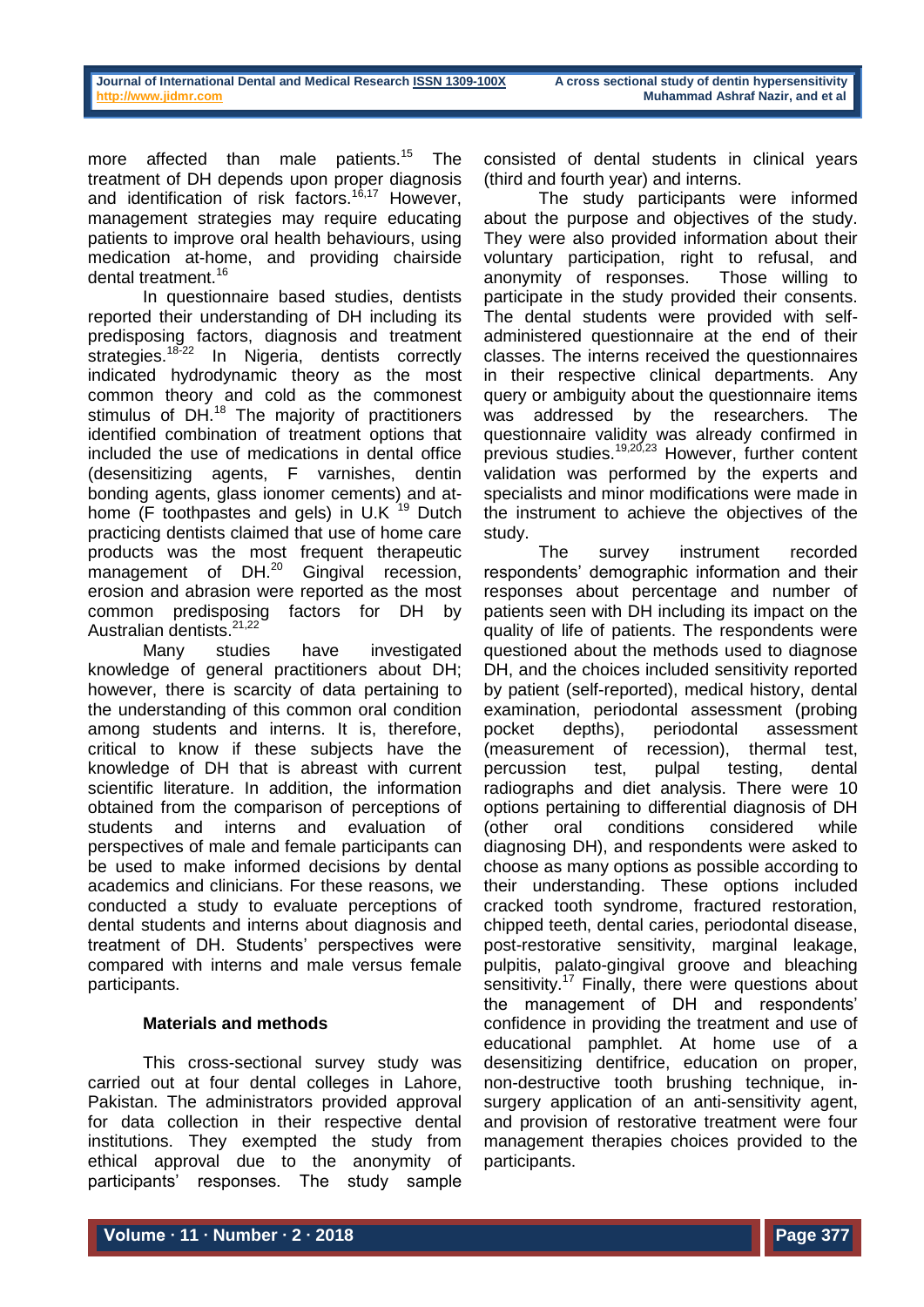The data were analyzed using Statistical Package for Social Sciences (SPSS) (IBM SPSS Statistics for Windows, Version 22. Armonk, NY: IBM Corp). Participants' responses were displayed as frequencies, percentages and charts. For continuous variables, mean and standard deviation were computed. Dental interns are qualified to provide treatment to patients. Hence, comparisons were made evaluate the perspectives of students and those who were trained and competent in providing dental care to patients. Pearson's chi-square tests and cross tabulation were performed to compare participants' responses about the diagnosis and management of DH between students and interns and males and females. A p-value < 0.05 was considered statistically significant.

#### **Results**

| Variables                                | N   | %    |
|------------------------------------------|-----|------|
| Demographic information                  |     |      |
| Gender                                   |     |      |
| Male                                     | 79  | 31.0 |
| Female                                   | 176 | 69.0 |
| Participants                             |     |      |
| interns                                  | 157 | 61.6 |
| <b>Students</b>                          | 98  | 38.4 |
| Dentin hypersensitivity                  |     |      |
| Patients with DH seen in last 2-4 weeks  |     |      |
| Yes                                      | 194 | 76.1 |
| No                                       | 61  | 23.9 |
| Percentage of patients with DH           |     |      |
| 1%                                       | 19  | 7.5  |
| 3%                                       | 11  | 4.3  |
| 5%                                       | 16  | 6.3  |
| 10%                                      | 15  | 5.9  |
| 15%                                      | 26  | 10.2 |
| 25%                                      | 50  | 19.6 |
| ≥50%                                     | 99  | 38.8 |
| Not known                                | 19  | 7.5  |
| Duration of complain of DH               |     |      |
| ≤1 week                                  | 33  | 12.9 |
| 2 weeks                                  | 52  | 20.4 |
| 3 weeks                                  | 35  | 13.7 |
| 4 weeks                                  | 43  | 16.9 |
| 8 weeks                                  | 22  | 8.6  |
| $\geq$ 12 weeks                          | 25  | 9.8  |
| Not known                                | 45  | 17.6 |
| Impact of DH on quality of life          |     |      |
| Yes                                      | 205 | 80.4 |
| No                                       | 34  | 13.3 |
| Don't know                               | 16  | 6.3  |
| Severity of impact of DH on quality life |     |      |
| Mild                                     | 51  | 20.0 |
| Moderate                                 | 165 | 64.7 |
| Severe                                   | 35  | 13.7 |
| <b>Extremely severe</b>                  | 4   | 1.6  |

| Variables                              | N   | %    |  |  |  |  |  |  |
|----------------------------------------|-----|------|--|--|--|--|--|--|
| Diagnosis of DH                        |     |      |  |  |  |  |  |  |
| Sensitivity reported by patient (self- | 170 | 66.7 |  |  |  |  |  |  |
| reported)                              |     |      |  |  |  |  |  |  |
| Medical history                        | 93  | 36.5 |  |  |  |  |  |  |
| Dental examination                     | 169 | 66.3 |  |  |  |  |  |  |
| Periodontal assessment<br>(Probing     | 90  | 35.3 |  |  |  |  |  |  |
| depths)                                |     |      |  |  |  |  |  |  |
| Periodontal<br>assessment              | 79  | 31.0 |  |  |  |  |  |  |
| (Measurement of Recession)             |     |      |  |  |  |  |  |  |
| Thermal tests                          | 128 | 50.2 |  |  |  |  |  |  |
| <b>Percussion tests</b>                | 76  | 29.8 |  |  |  |  |  |  |
| <b>Pulpal Testing</b>                  | 70  | 27.5 |  |  |  |  |  |  |
| Dental radiographs                     | 55  | 21.6 |  |  |  |  |  |  |
| Diet analysis                          | 74  | 29.0 |  |  |  |  |  |  |
| Conditions in differential diagnosis   |     |      |  |  |  |  |  |  |
| of DH                                  |     |      |  |  |  |  |  |  |
| Cracked tooth syndrome                 | 133 | 52.2 |  |  |  |  |  |  |
| Fractured restoration                  | 163 | 63.9 |  |  |  |  |  |  |
| <b>Chipped Teeth</b>                   | 145 | 56.9 |  |  |  |  |  |  |
| Dental caries                          | 211 | 82.7 |  |  |  |  |  |  |
| Periodontal disease                    | 190 | 74.5 |  |  |  |  |  |  |
| Post-restorative sensitivity           | 152 | 59.6 |  |  |  |  |  |  |
| Marginal Leakage                       | 141 | 55.3 |  |  |  |  |  |  |
| Pulpitis                               | 133 | 52.2 |  |  |  |  |  |  |
| Palato-gingival groove                 | 58  | 22.7 |  |  |  |  |  |  |
| <b>Bleaching sensitivity</b>           | 140 | 54.9 |  |  |  |  |  |  |
| Not known                              | 9   | 3.5  |  |  |  |  |  |  |
| Treatment of DH                        |     |      |  |  |  |  |  |  |
| At home use of a desensitizing         | 167 | 65.5 |  |  |  |  |  |  |
| dentifrice                             |     |      |  |  |  |  |  |  |
| Education<br>proper,<br>non-<br>on     | 189 | 74.1 |  |  |  |  |  |  |
| destructive<br>tooth<br>brushing       |     |      |  |  |  |  |  |  |
| technique                              |     |      |  |  |  |  |  |  |
| In-surgery application of an           | 92  | 36.1 |  |  |  |  |  |  |
| anti-sensitivity agent                 |     |      |  |  |  |  |  |  |
| <b>Restorative treatment</b>           | 151 | 59.2 |  |  |  |  |  |  |
| Not sure                               | 4   | 1.6  |  |  |  |  |  |  |

**Table 2.** Distribution of participants' responses about the diagnosis of DH.

**Table 1.** Distribution of participants' responses about demographic data and DH.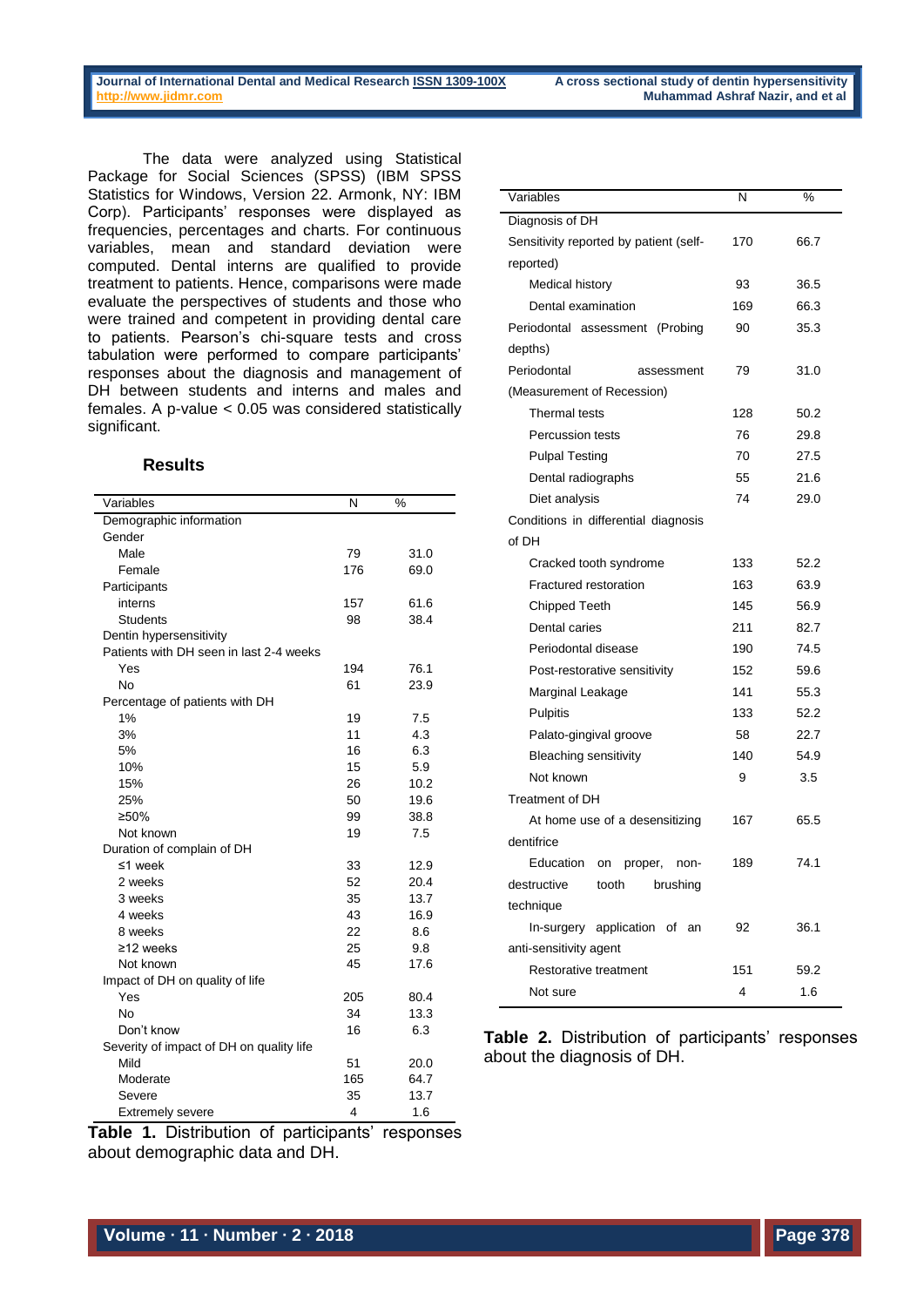Of 324 questionnaires were distributed, 255 were completed and returned (response rate= 78.7%). Age of the participants ranged from 20 to 29 years with mean age 23.48 years (SD 5.61 years). Most participants were females (69%). The results showed that 76.1% of study participants stated that they had seen patients with DH in the last 2-4 weeks and 38.8% confirmed that they had seen  $\geq$  50% DH patients. The majority (73.8%) mentioned that their patients had complaints of DH that lasted for less than one week to four weeks. DH had negative impact on the quality of life of patients was reported by 80.4% of the respondents and 64.7% of them believed that impact was moderate (Table 1).

Table 2 shows participants' responses about the diagnosis and treatment of DH. Most respondents indicated that they diagnosed DH by patients' self-report of sensitivity (66.7%) and by performing dental examination (66.3%). Thermal test was used by half of respondents and almost one quarter used radiographs for the diagnosis of DH. Dental caries (82.7%), periodontal disease (74.5%) and fractured restoration (63.9%) were common oral conditions that were considered in differential diagnosis. Education on proper tooth brushing technique was regarded the commonest (74.1%) management strategy. Other frequently reported treatment options included use of a desensitizing dentifrice at home (65.5%) and provision of restorative treatment (59.2%).

The comparisons of subjects' responses between males and females revealed no statistically significant differences, however, female demonstrated better understanding of DH than male participants. Periodontal assessment (measurement of recession) for diagnosis of DH was considered significantly more important by interns than students (p-value 0.04). Similarly, significantly higher percentage of interns (68.2%) than students (31.8%) indicated restorative treatment for the management of DH (p-value 0.01) (Table 3).

Figure 1 shows that 39.6% of respondents were either confident or very confident, 32.5% were somewhat confident, and 27.8% were not very confident or not at all confident in prescribing treatment for DH. In response to a question about the compliance of patients, 49.8% confirmed that their patients complied with professional advice. The need for

preventive educational leaflet was recognized by 60.5% of the participants.

|                        | Gender |        |         | Participants               |           |         |
|------------------------|--------|--------|---------|----------------------------|-----------|---------|
| Variables              | Male   | Female | p-value | <b>Students</b><br>interns |           |         |
|                        | N (%)  | N(%    |         | N (%)                      | N(% )     | p-value |
| Diagnosis of DH        |        |        |         |                            |           |         |
| Sensitivity            | 50     | 120    | 0.44    |                            | 59 (34.7) | 0.08    |
| reported by patient    | (29.4) | (70.6) |         | 111 (65.3)                 |           |         |
| Medical history        | 27     | 66     | 0.61    | 51 (54.8)                  | 42 (45.2) | 0.09    |
|                        | (29.0) | (71.0) |         |                            |           |         |
| Dental                 | 52     | 117    | 0.92    | 110 (65.1)                 | 59 (34.9) | 0.10    |
| examination            | (30.8) | (69.2) |         |                            |           |         |
| Periodontal            | 29     | 61     |         |                            |           |         |
| assessment             | (32.2) | (67.8) | 0.75    | 61 (67.8)                  | 29 (32.2) | 0.13    |
| (Probing depths)       |        |        |         |                            |           |         |
| Periodontal            |        |        |         |                            |           |         |
| assessment             | 27     | 52     | 0.46    |                            | 23 (29.1) | $0.04*$ |
| (Measurement of        | (34.2) | (65.8) |         | 56 (70.9)                  |           |         |
| Recession)             |        |        |         |                            |           |         |
| Thermal tests          | 40     | 88     | 0.92    |                            | 50 (39.1) | 0.83    |
|                        | (31.3) | (68.8) |         | 78 (60.9)                  |           |         |
| Percussion tests       | 23     | 53     |         | 40 (52.6)                  | 36 (47.4) | 0.06    |
|                        | (30.3) | (69.7) | 0.92    |                            |           |         |
|                        | 20     | 50     | 0.61    |                            | 32 (45.7) | 0.14    |
| <b>Pulpal Testing</b>  | (28.6) | (71.4) |         | 38 (54.3)                  |           |         |
| Dental                 | 21     | 34     | 0.19    | 37(67.3)                   | 18 (32.7) | 0.32    |
| radiographs            | (38.2) | (61.8) |         |                            |           |         |
| Diet analysis          | 19     | 55     | 0.24    | 45 (60.8)                  | 29 (39.2) | 0.87    |
|                        | (25.7) | (74.3) |         |                            |           |         |
| <b>Treatment of DH</b> |        |        |         |                            |           |         |
| At home use of a       | 49     | 118    | 0.43    | 102(61.1)                  | 65 (38.9) | 0.82    |
| desensitizing          | (29.3) | (70.7) |         |                            |           |         |
| dentifrice             |        |        |         |                            |           |         |
| Education on           |        |        |         |                            |           |         |
| proper, non-           | 56     | 133    |         |                            |           |         |
| destructive tooth      | (29.6) | (70.4) | 0.43    | 123 (65.1)                 | 66 (34.9) | 0.05    |
| brushing               |        |        |         |                            |           |         |
| technique              |        |        |         |                            |           |         |
| In-surgery             |        |        |         |                            |           |         |
| application of an      | 29     | 63     | 0.88    | 58 (63.0)                  | 34 (37.0) | 0.71    |
| anti-sensitivity       | (31.5) | (68.5) |         |                            |           |         |
| agent                  |        |        |         |                            |           |         |
| Restorative            | 45     | 106    |         | 103 (68.2)                 | 48 (31.8) | $0.01*$ |
| treatment              | (29.8) | (70.2) | 0.62    |                            |           |         |





**Figure 1.** Confidence level participants in providing treatment of DH.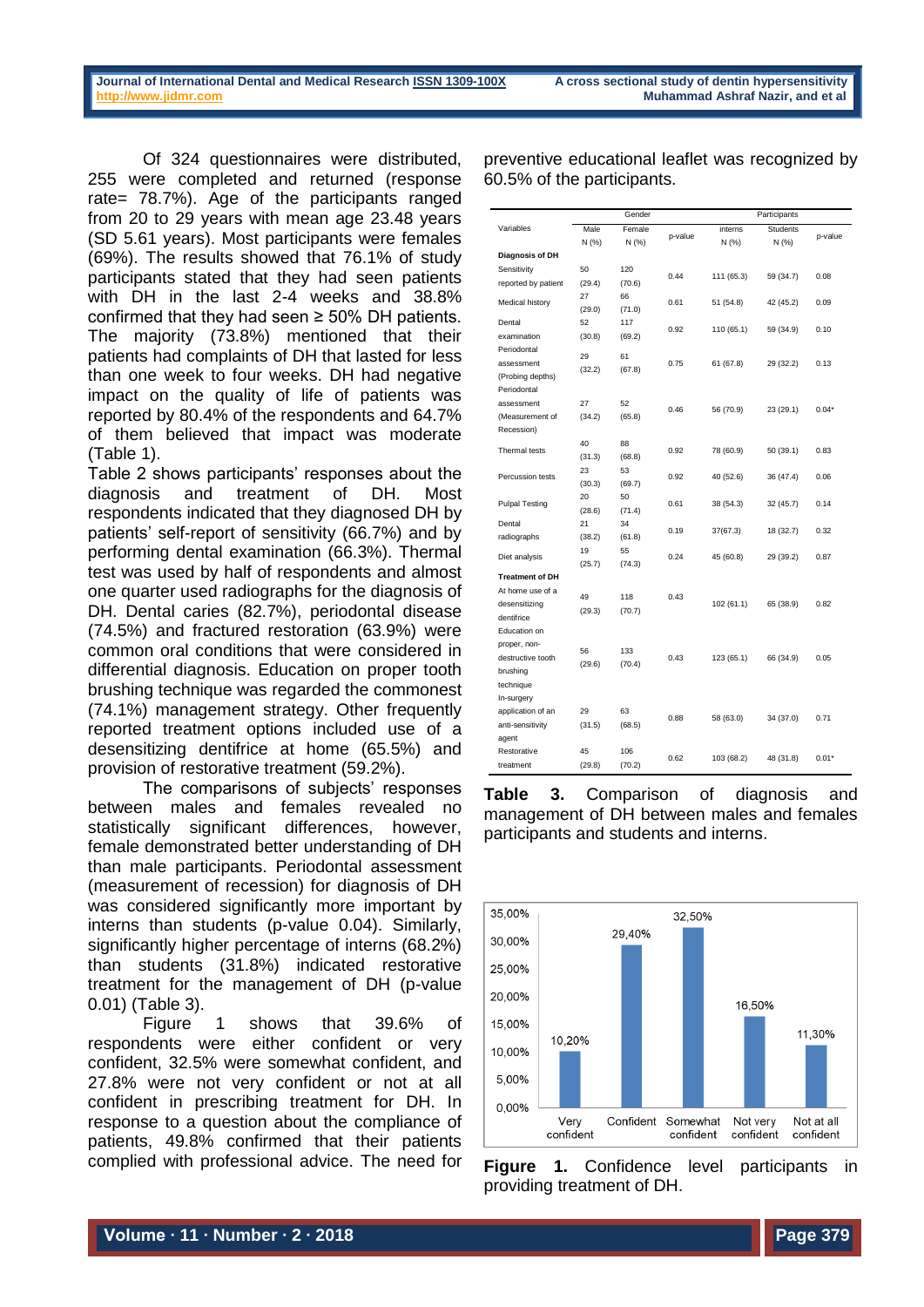# **Discussion**

The study provided insight into participants' understanding of DH which is critical to assessing the adequacy of their knowledge and its consistency with current needs of dental curriculum. The burden of disease is huge as clear majority of participants reported screening patients with the DH that had negative impact on the quality of life.

In the present study, most participants (76.1%) claimed that they had seen patients with dentin hypersensitivity during the last 2-4 weeks. This self-reported prevalence figure is similar to the results shown by Afolabi et al.<sup>18</sup> who found 73% of study respondents seeing patients with DH. In contrast, other previous survey based studies of practicing dentists pointed out lower estimates of DH in UK  $(25\%)$ ,<sup>[19](#page-6-0)</sup> Australia  $(<$ [20](#page-6-1)%),<sup>20</sup> and Netherland  $(10%)^{20}$ . In our study, 38.8% of respondents reported that ≥ 50% of their patients had DH in our study. This high burden of DH reported by our sample could be because of high prevalence of dental caries (78%) and periodontal disease (90%) in adults in the country.<sup>[24](#page-6-5)</sup>

The patients with DH have been shown to indicate significant negative impact on oral health related quality of life (OHRQoL).<sup>[15,](#page-5-11)[25,](#page-6-6)[26](#page-6-7)</sup> This corroborates with the results of our study where 80% of respondents said that DH impacted quality of life of patients, and 64% regarded the impact as moderate. In the present study, most respondents (73.8%) stated that duration of DH ranged from one week to four weeks. Similar to our findings, a previous study reported that DH lasted for about one month in 50% of patients. $27$ This may point out to poor oral health behaviours of patients regarding access to oral care services. A previous study from Pakistan found that 42.5% of patients visited dentist during last six months and only 19% performed dental attendance for routine dental check-up.<sup>[28](#page-6-9)</sup>

It is difficult to clinically measure the pain of DH; therefore, dental practitioners frequently obtain patients' history about the condition to reach to proper diagnosis, although this may not give objective assessment of the pain. In order to overcome this deficiency, thermal stimulation and air blast testing are commonly used to evaluate DH in clinical trials.<sup>[17](#page-5-13)</sup> Our study found that most participants relied on the patients' description of the sensitivity while thermal testing

was the third most common method of DH diagnosis. A recent review showed that clinicians generally depend on self-reporting of patients about DH complaint and they do not routinely perform differential diagnosis.<sup>[29](#page-6-10)</sup> According to Canadian Advisory Board on Dentin Hypersensitivity, fractured restoration, marginal leakage, pulpitis, dental caries, periodontal disease, chipped teeth, bleaching sensitivity and cracked tooth syndrome should be ruled out when diagnosing dentin sensitivity.<sup>[17](#page-5-13)</sup> The present study reported dental caries and periodontal disease as the commonest conditions in differential diagnosis of DH.

The popular treatment options in our study included education about non-destructive tooth brushing method, use of desensitizing agent at home and in office application of antisensitivity medication. These findings are close to the results provided by [Gillam et al.](#page-5-15)<sup>[19](#page-5-15)</sup> In addition, these management preferences are in accordance with the recommended guidelines that suggest removing or modifying predisposing factors and prescribing desensitizing agent.<sup>[16](#page-5-12)[,17](#page-5-13)</sup>

In current survey, the most common management strategy was advice on atraumatic tooth brushing technique. It is possible that most respondents recommended non-invasive treatment to modify the underlying cause of the problem which could be improper tooth brushing habits. However, it has been shown that prescription of desensitizing agent was the treatment of choice for  $DH<sup>21,22</sup>$  $DH<sup>21,22</sup>$  $DH<sup>21,22</sup>$  $DH<sup>21,22</sup>$  Similarly, in a recent randomized controlled trial, patients treated with desensitizing agent reported significantly reduced score of Oral Health Impact Profile (OHIP) than the patients on placebo. $25$ These variations in treatment options in different studies could be explained by the presence of variety of predisposing agents operating in different populations. Moreover, there is no agreement in the literature about a standard therapeutic agent for the treatment of DH.<sup>[30](#page-6-11)</sup>

The association between gender and academic performance has been documented with female dental students significantly performing better in theoretical courses than male students. $31$  It was also found that female students had significantly higher oral health knowledge than male counterparts.<sup>[32](#page-6-13)</sup> Likewise, inferential statistical analysis of data in our study found more female than male participants understand the diagnosis and treatment of DH,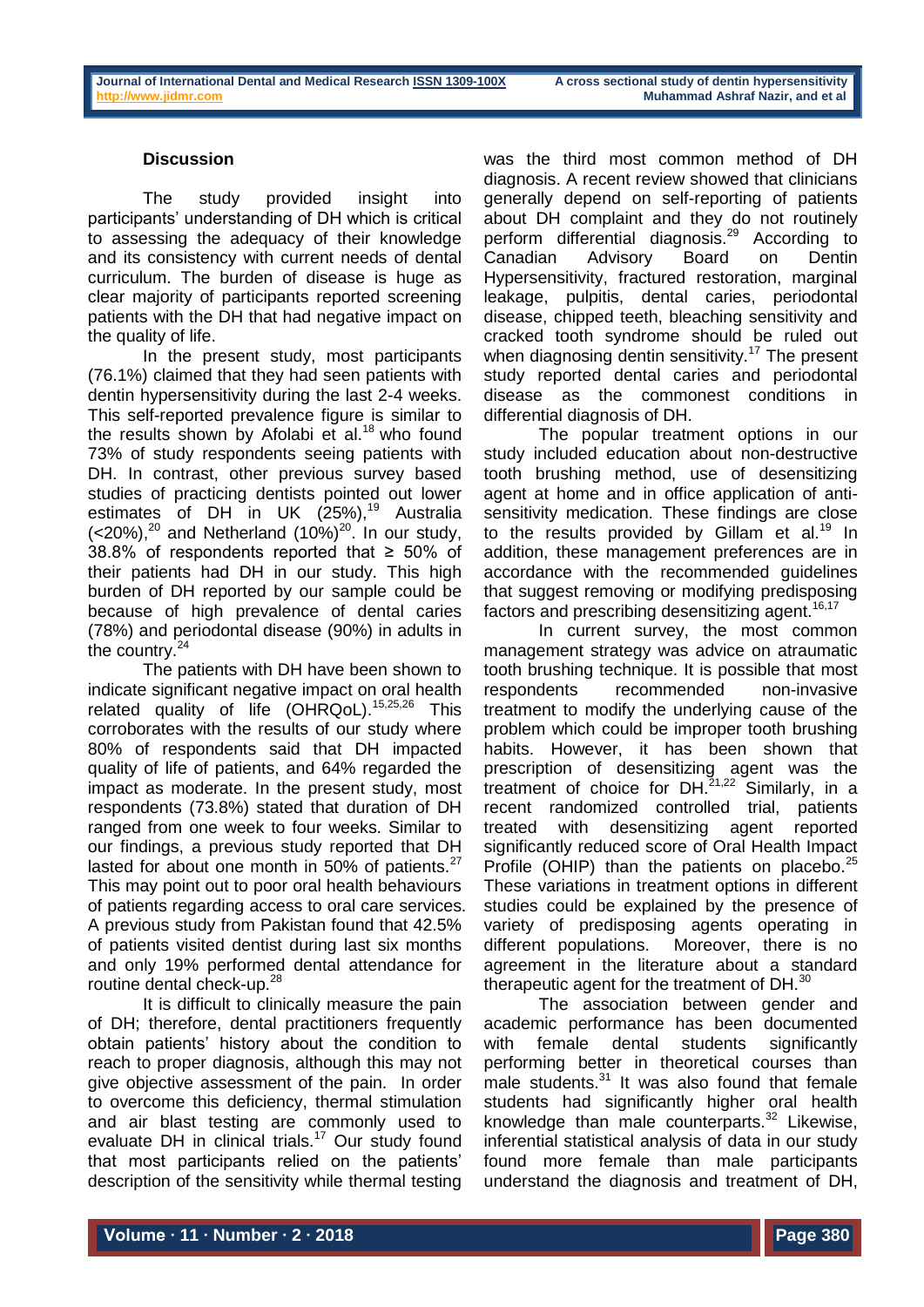though no significant gender differences were observed. Our study revealed some significant differences between students and interns. More interns compared with students claimed restorative treatment as management strategy for DH. Similarly, greater percentage of interns demonstrated better understanding of diagnosis and management of DH. These findings were expected because interns were practicing dentistry as competent professionals whereas students still have to acquire knowledge and master the skills in last two years of their undergraduate dental program.

Given the importance of better understanding of the condition and provision of quality treatment to patients, the participants are expected to be confident or very confident in advising or providing treatment for DH. In our study, 40% of participants reported that they were confident/very confident in treating the condition. This finding is in accordance with the results of a previous study where 50% of participants lacked the confidence to successfully manage the condition.<sup>[17](#page-5-13)</sup> This underscores the need for improving dental curriculum for students and also providing continuing education activities for practicing dentists. The role of educational tools to enhance patients' awareness about DH was recognized by the majority of participants which highlights respondents' approaches in the prevention of DH. However, patient compliance could be a challenge in successfully providing comprehensive treatment as half of respondents pointed out to the lack of compliance to treatment in the present study.

# **Conclusions**

This study found that DH is a common oral health problem that is frequently encountered in clinical settings. The majority of respondents believed that the condition impact quality of life of patients negatively, though mostly its impact is mild or moderate in severity. Most participants diagnosed DH on patients' selfreporting of the problem while periodontal assessments and other diagnosis methods were infrequently employed. The interns and female participants demonstrated improved understanding of DH. A considerable percentage of respondents lacked the confidence to successfully treating DH. There is need to provide better didactic and clinical teaching to students and continuing education programs to

interns so that they can accurately diagnose the problem and confidently manages the condition. Moreover, educational tools should be provided to patients to enhance their awareness of DH paying particular attention to increase compliance to treatment regimen.

### **References**

- <span id="page-5-0"></span>**1.** Cunha-Cruz J, Wataha JC, Heaton LJ, et al. The prevalence of dentin hypersensitivity in general dental practices in the northwest United States. J Am Dent Assoc 2013;144(3):288- 96.
- <span id="page-5-1"></span>**2.** Al-Khafaji H. Observations on dentine hypersensitivity in general dental practices in the United Arab Emirates. Eur J Dent 2013:7(4):389-94.
- <span id="page-5-2"></span>**3.** Wang Y, Que K, Lin L, Hu D, Li X. The prevalence of dentine hypersensitivity in the general population in China. J Oral Rehabil 2012;39(11):812-20.
- **4.** Que K, Ruan J, Fan X, Liang X, Hu D. A multi-centre and cross-sectional study of dentine hypersensitivity in China. J Clin Periodontol 2010;37(7):631-7.
- <span id="page-5-9"></span>Ye W, Feng XP, Li R. The prevalence of dentine hypersensitivity in Chinese adults. J Oral Rehabil 2012;39(3):182-7.
- <span id="page-5-7"></span>**6.** Costa RS, Rios FS, Moura MS, et al. Prevalence and risk indicators of dentin hypersensitivity in adult and elderly populations from Porto Alegre, Brazil. J Periodontol 2014;85(9):1247-58.
- <span id="page-5-3"></span>**7.** Bamise CT, Olusile AO, Oginni AO, Dosumu OO. The prevalence of dentine hypersensitivity among adult patients attending a Nigerian teaching hospital. Oral Health Prev Dent 2007;5(1):49-53.
- <span id="page-5-4"></span>**8.** Rees JS, Jin LJ, Lam S, Kudanowska I, Vowles R. The prevalence of dentine hypersensitivity in a hospital clinic population in Hong Kong. J Dent 2003;31(7):453-61.
- <span id="page-5-5"></span>**9.** Dababneh RH, Khouri AT, Addy M. Dentine hypersensitivity an enigma? A review of terminology, mechanisms, aetiology and management. Br Dent J 1999;187(11):606-11; discussion 03.
- <span id="page-5-6"></span>**10.** Juber MB SJ, Yuliati. Sweet Taste Sensitivity and Its association with Serum Zinc Levels in Women with Premenstrual Syndrome. J Int Dent Med Res 2017;10(2):354- 57.
- <span id="page-5-8"></span>**11.** Mafla AC, Lopez-Moncayo LF. Dentine sensitivity risk factors: A case-control study. Eur J Dent 2016;10(1):1-6.
- <span id="page-5-15"></span>**12.** West NX, Sanz M, Lussi A, et al. Prevalence of dentine hypersensitivity and study of associated factors: a European population-based cross-sectional study. J Dent 2013;41(10):841-51.
- **13.** Scaramucci T, de Almeida Anfe TE, da Silva Ferreira S, Frias AC, Sobral MA. Investigation of the prevalence, clinical features, and risk factors of dentin hypersensitivity in a selected Brazilian population. Clin Oral Investig selected Brazilian population. Clin Oral Investig 2014;18(2):651-7.
- <span id="page-5-10"></span>**14.** Kehua Q, Yingying F, Hong S, et al. A cross-sectional study of dentine hypersensitivity in China. Int Dent 2009;59(6):376-80.
- <span id="page-5-11"></span>**15.** Bekes K, John MT, Schaller HG, Hirsch C. Oral health-related quality of life in patients seeking care for dentin hypersensitivity. J Oral Rehabil 2009;36(1):45-51.
- <span id="page-5-12"></span>**16.** Chu CH, Lam A, Lo EC. Dentin hypersensitivity and its management. Gen Dent 2011;59(2):115-22.
- <span id="page-5-13"></span>**17.** Consensus-based recommendations for the diagnosis and management of dentin hypersensitivity. J Can Dent Assoc 2003;69(4):221-6.
- <span id="page-5-14"></span>**18.** Afolabi AO, Ogundipe OK, Adegbulugbe IC, Shaba OP. Perception of dentine hypersensitivity and its management by a group of Nigerian dentists. Nig Q J Hosp Med 2012;22(3):216-20.